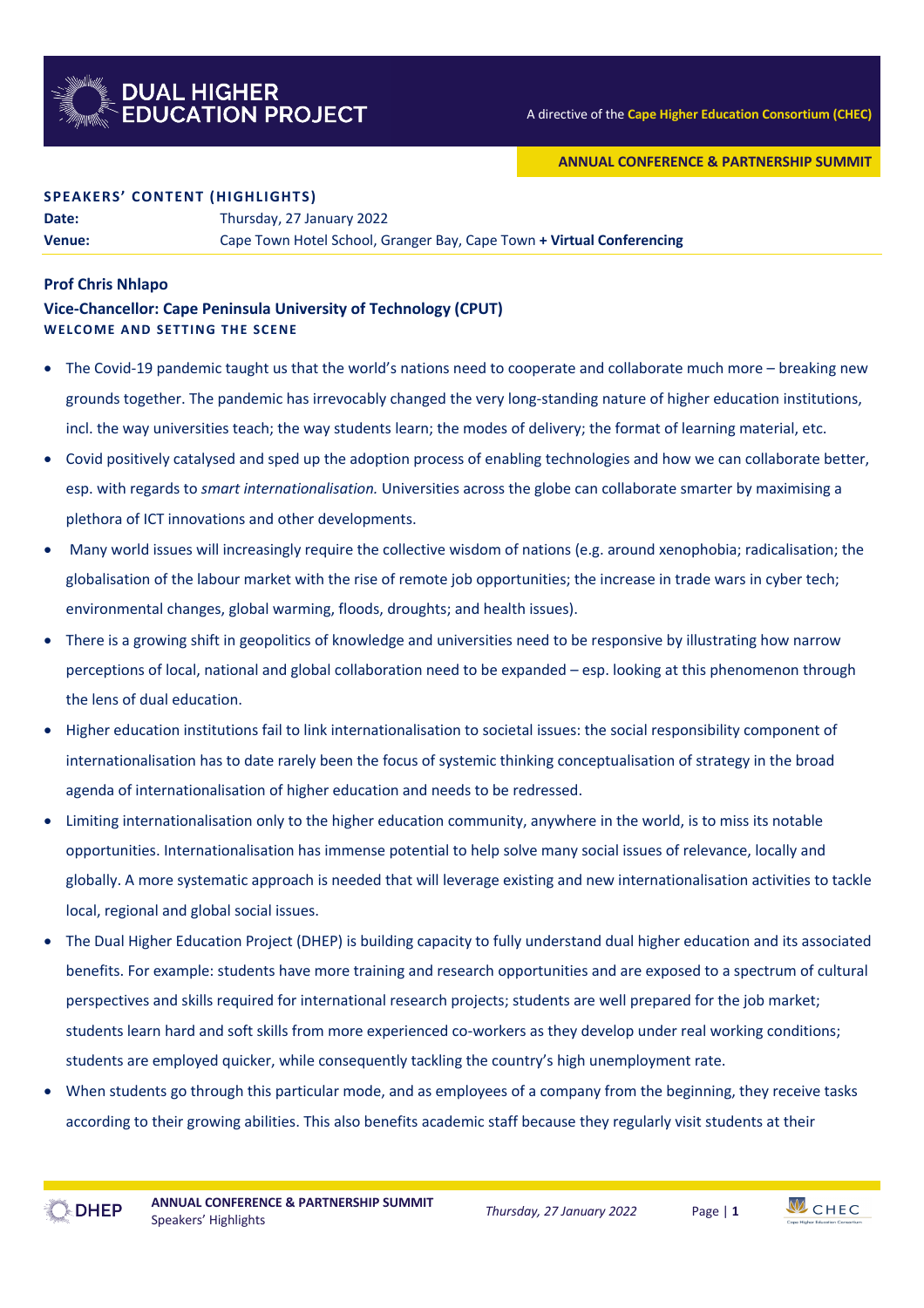particular companies, and they develop specific relationships – i.e. establishing broader research networks, and gaining access to new knowledge, skills and resources that otherwise would not be obtainable.

- The impact for higher education, or the national system of innovation in South Africa, in particular, will include broadened research capacities, enhanced powers to recruit talented, work-ready students, and academics with a more visible and global research profile.
- There are also broader benefits for the State and local and regional governments, as well as communities, if aligned with their priorities. International collaboration involving graduate research and all education will directly benefit the State and local economies.
- Higher education should aspire to contribute to society and be relevant having an impact on and to change humanity for the better. Dual higher education could be a system that can effectively provide huge savings for firms on recruitment costs, as they are aware of or invested in the skills of potential employees. It can be a major contributor to or driving force behind the country's economic progress and success – such as the case is for Germany, Austria and Switzerland. A highly skilled workforce can contribute directly to the improvements in production and civil delivery that we so need.

### **Mr Solly Fourie**

## **Head: Department of Economic Development and Tourism (DEDAT), Western Cape Government** *(On behalf of the Premier of the Western Cape)* **KEYNOTE ADDRESS**

- The Western Cape focuses on educating and training for the competitive skills environment (in the economic context) to become globally competitive and compelling in its value proposition. Within the context of Western Cape government, the province has embarked on a post-Covid economic recovery plan, but many of its foundations are founded in the pre-Covid economic crisis. We do not always bring to mind that we've had a couple of years of economic challenges and low growth which impacts the ability of business to be able to absorb later.
- The Western Cape government has embarked on five key priorities to stimulate the economy of the province by 2025, and by doing so also the economy of the country:
	- § *Make it easier to do business:* there are enormously constraining regulations at the moment that hinder businesses (large corporates and small business) to be able to function, to grow; many of our laws, legislation and rules around business need serious attention, specifically around limiting the ability to attract new labour into certain markets
	- § *Boosting investment promotion and destination marketing:* exports attracting investments, but also on the tourism side (which has a significant challenge going forward).
	- § *Enterprise development:* boosting small businesses, both formal and informal, presents the biggest opportunity for increasing employment going forward.
	- § *Skills development:* having a pool of talented young people, which provides a compelling and competitive value proposition to investors and businesses going forward.
	- § *Energy/economic resilience:* making sure that as we develop the economy, there's enough electricity to support it (although there are major challenges), but also develop enough water resilience in areas that still struggle within the province.

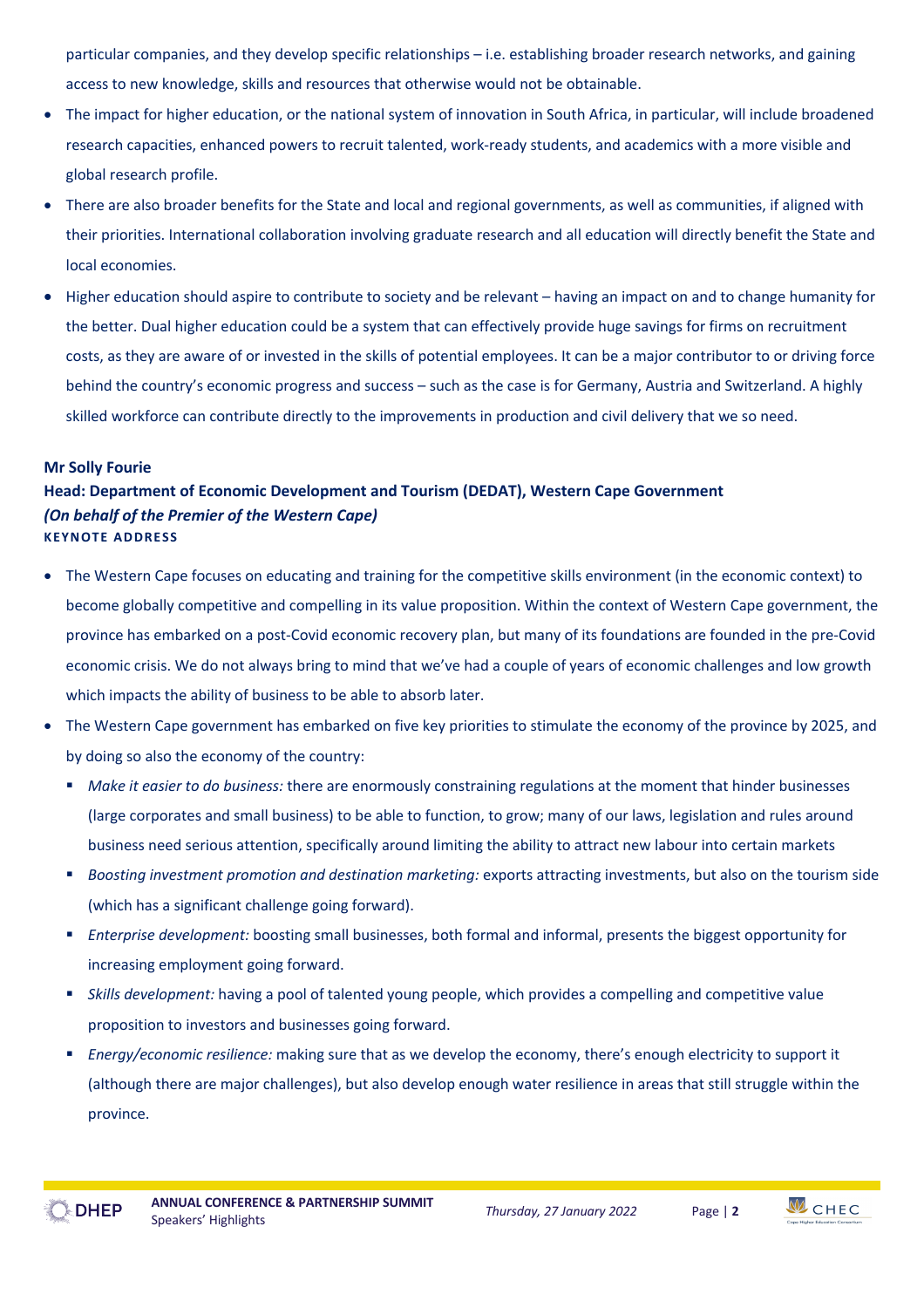- We need to have very thorough understanding of the context of youth unemployment in South Africa it is not just the demand for young people to be employed, but there are also significant challenges on the supply side. Investigating specific economic sectors that are particularly suitable for the absorption of young people and skills can potential clear a path forward.
- We have never had breakout growth in South Africa, and we need to address the reasons why. The economy took a massive dive because of Covid, and that is in itself is a challenge. We are not seeing significant growth over the short to medium term, and it is a concern. As young people leave our education systems, either post-school or coming out with a university degree, it does not appear the economy is going to have significant growth on current projections.
- (Un)employment is really a function of opportunities being created (or the lack thereof) for the willingness of people to go and look for jobs and the willingness of business to provide opportunities, and then the skills set with which those individuals come to the marketplace. We all come with "something to sell" within a market context, and that something is a *skills set* that must be the most compelling in order for the "buyer" to not be able to refuse it at relative value.
- Unemployment is not just a function of the challenge of socioeconomic issues, but it has a very definite *skills relation* in understanding how we need to equip people and how we need to move out of unemployment. Historically, the agriculture and finance and business sectors have absorbed labour in crisis times – and this has also been the case during the Covid period – whereas manufacturing and mining (of which there is very little in the Western Cape) there has been significant decreases.
- It is not just about the skills that are available, but it is also the emotion, the confidence that investors have to invest in an economy. Business confidence is an indicator of the appetite of businesses to want employ people and the right skill sets and therefore it is important to constantly be aware of where business is at and when they have an appetite to employ. This also strongly relates to *market sentiment*, e.g. when there is unrest (such as In July 2021 in Gauteng and KwaZulu-Natal) business confidence takes a knock.
- Even though the Western Cape has the lowest youth unemployment percentage (36.8%) relative to other provinces, it is still at an exceptionally high level, and we need to have programmes and projects in place to not only address the reasons for these high unemployment areas, but we also have to find solutions to enable a real reduction in these percentages. We need to follow those sectors that tend to employ more young people – e.g. the financial intermediation, insurance, real estate and business services sectors, but also transport, storage and communication.
- Three flagship programmes for the Western Cape government in this context (and which ties in with dual education) include:
	- 1. *Artisan development programme:* enabling young people in particular to get on-the-job training over a period of 18 to 36 months (3 years in total) through the combination of workplace and academic/theoretical training to become qualified.
	- 2. *Business process outsourcing (BPO) development:* largely aimed at matriculants going into a workplace through placements at firms/organisations, these young people gain access to workplace learning experience/opportunities with paid stipends, subsequently leading to an 80–85% take-up in permanent employment after the experiential learning course is completed.





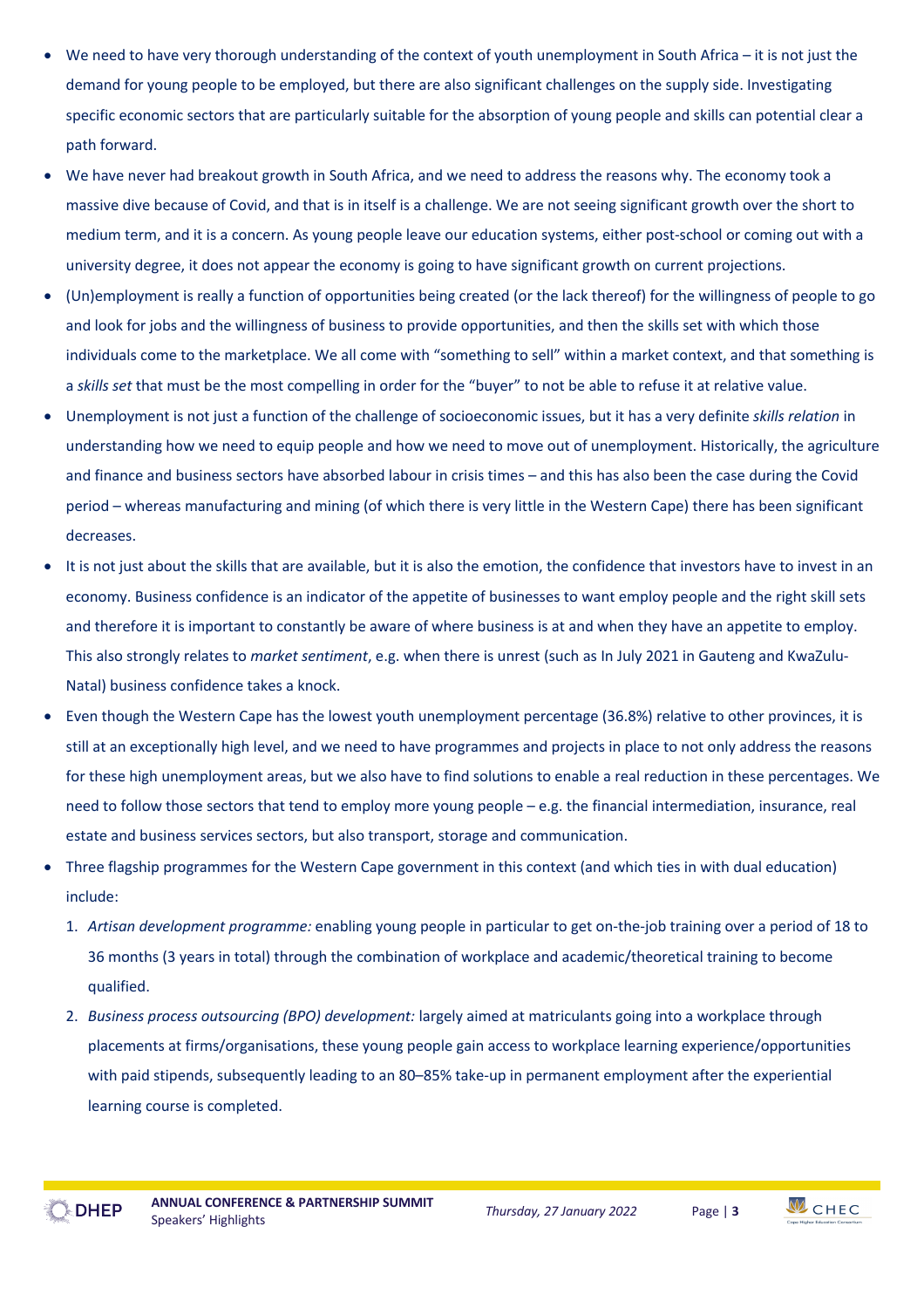- 3. *Work and skills programme:* aims to support economic sector-based programmes addressing the needs of unemployed young people and first-time entrance into the labour market, together with stakeholder involvement (training authorities, private sector and the national skills fund).
- It is of particular importance for the Western Cape to address the crisis of not-in-education, not-in-trading young people and making sure that there is support of a matching and integrated simultaneous supply-and-demand discussion within the broader labour market. On the supply side, more young people should become employable by improving their relevant skills and making sure that their basic education is supplemented with post-school qualifications. A talent pipeline should exist with technical and workplace-ready skills to access the job market.
- Three bespoke post-school and/or higher education programmes that were established through a collaborative approach by the Western Cape government, universities and the private sector – which specifically focused on reskilling and/or upskilling unemployed graduates (mainly due to their original degrees qualifications) – include:
	- *Postgraduate Diploma in Software Development* at the University of the Western Cape (UWC)
	- § *Postgraduate Diploma in Business Analysis* at the University of Cape Town (UCT)
	- *Postgraduate Diploma in Insurance and Financial Risk Management* at UCT
- This type of project needs to be scaled up and we need to go much deeper, and in doing so, programmes and projects (such as the DHEP) cannot be done alone, but that all efforts need to be approached from a renewed strategic focus to increase the alignment between technical–vocational requirements and the skills that are developed (see e.g., the South African-German Chamber of Commerce collaboration). Skills on their own are not suitable for the workplace anymore, but *skills together with workplace experience* becomes a very compelling value proposition.
- Recognition of prior learning is also very important many people have the experience and have done the work, but they do not necessarily have the qualification to prove they can do the work (esp. in South Africa). Prior learning together with an academic qualification change people's ability to be more employable and instil a willingness/drive to develop even further. They are also then enabled, in turn, to mentor young people in a different and more compelling way.
- The South African-German Chamber of Commerce's dual *logistics programme* aims to provide unemployed youth with the opportunity to become qualified in freight and logistics occupations related to industry requirements by encouraging employers to participate in the rollout and to host learners within the programme.
- It is important for employers to become committed to participating in dual systems of learning in order to change the skills trajectory and the compulsion that employers and firms will have when they have a far more competitive and qualified workforce to be able to deliver in a quicker and easier way – making it easier for employers to improve their employment pool to by having young people committed already early on in the job (on-the-job training) and then moving in to that firm with an academic qualification.
- The national government must continue to offer employers a tax incentive to lower the demands of the labour market and to enable firms to make it easier for them to employ young people. There are significant failures in the current system in the relationships between business and higher education institutions, and the gap needs to be closed. We need to talk frankly about our needs in the marketplace and our ability to match those needs.

**EDHEP** 



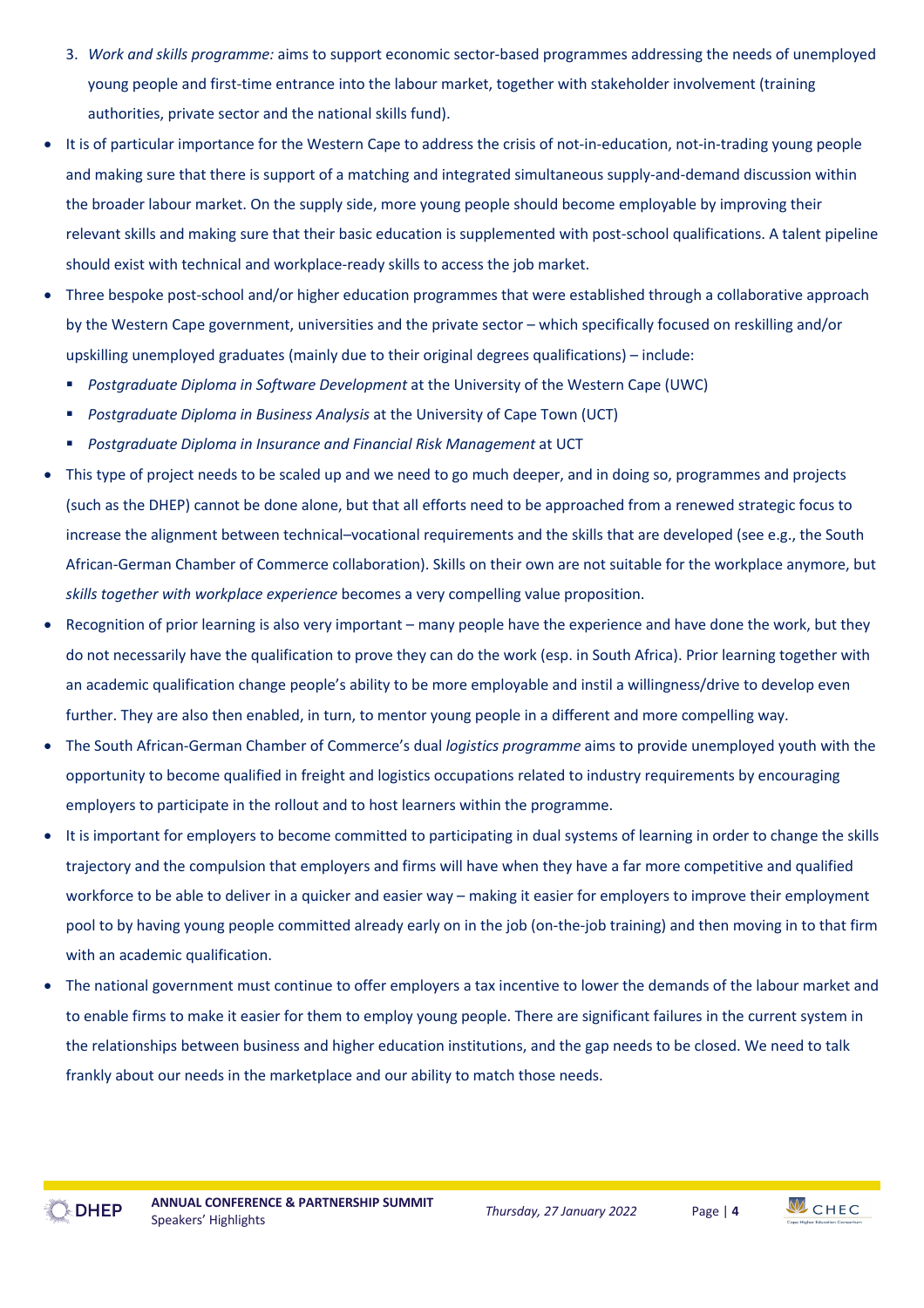- We do not have a lack of extraordinary, globally competitive academic institutions in South Africa, but what is needed specifically from a Western Cape perspective – are those skills and abilities to come together with the abilities of business and to integrate to provide realistic and compelling skills sets for the workplace/marketplace. Those businesses themselves know exactly what is needed and there is nobody more equipped to educate, to train and to skill than the academic institutions.
- The academic institutions must be willing to adjust their curriculums to match the requirements that is in the workplace and our firms must be responsive enough to be able to open up and say, these are the requirements, let us work together to ensure that we get the skilling right.
- It is important to drive the partnership between industry and education so that our young people can have those opportunities that will make them more compelling for the workplace and enable a new way of skills provision. The time is right for us to move into that space and influence it.

## **Prof Dr Arnold van Zyl**

# **President: Duale Hochschule Baden-Württemberg (DHBW), Germany PLEDGE OF SUPPORT**

- The rapid societal, technological and demographic changes necessitate that we, as a higher education system, respond with graduates and research outputs that far better match the changing requirements of society and of employers.
- The dual teaching and learning system requires learning to occur both in the academic and workplace environment and typically involves four elements:
	- § *A practical appreciation of the learning subject*
	- § *A reflection on what has been seen and experienced*
	- § *A theoretical underpinning*
	- § *Considerations about how knowledge can be applied in the practical environment*
- This requires future employers to become members of the university to select and pay students, to co-develop the curriculum with academic staff, to teach the curriculum, but, most importantly, to create a quality assured and accredited learning environment within the workplace.
- In the German dual higher education system, the goal is primarily to increase and contribute to the competitiveness of the corporate partners and to engender an environment of innovation. This is done through the creation of knowledge partnerships locally, producing up to 10 000 graduates per year, research and innovation outputs through bachelors, master's and PhD work with other universities and, most importantly, it also produces continued education.
- In times of rapid change, it is not enough to simply produce a once-off graduate, you have to partner with the community and locally with companies to ensure that the rapidly changing knowledge is also conduited through to the companies.
- It is in the interest of the dual higher education system to as well to adapt this model in those dominions where similar corporate partners are also present internationally, through a range of academic partnerships worldwide. In Eastern Europe, especially, such dual study programmes have successfully been implemented with academic partners and German companies present in those areas. The implementation of these programmes in these dominions were not simply a direct copy of what has been developed in Germany.



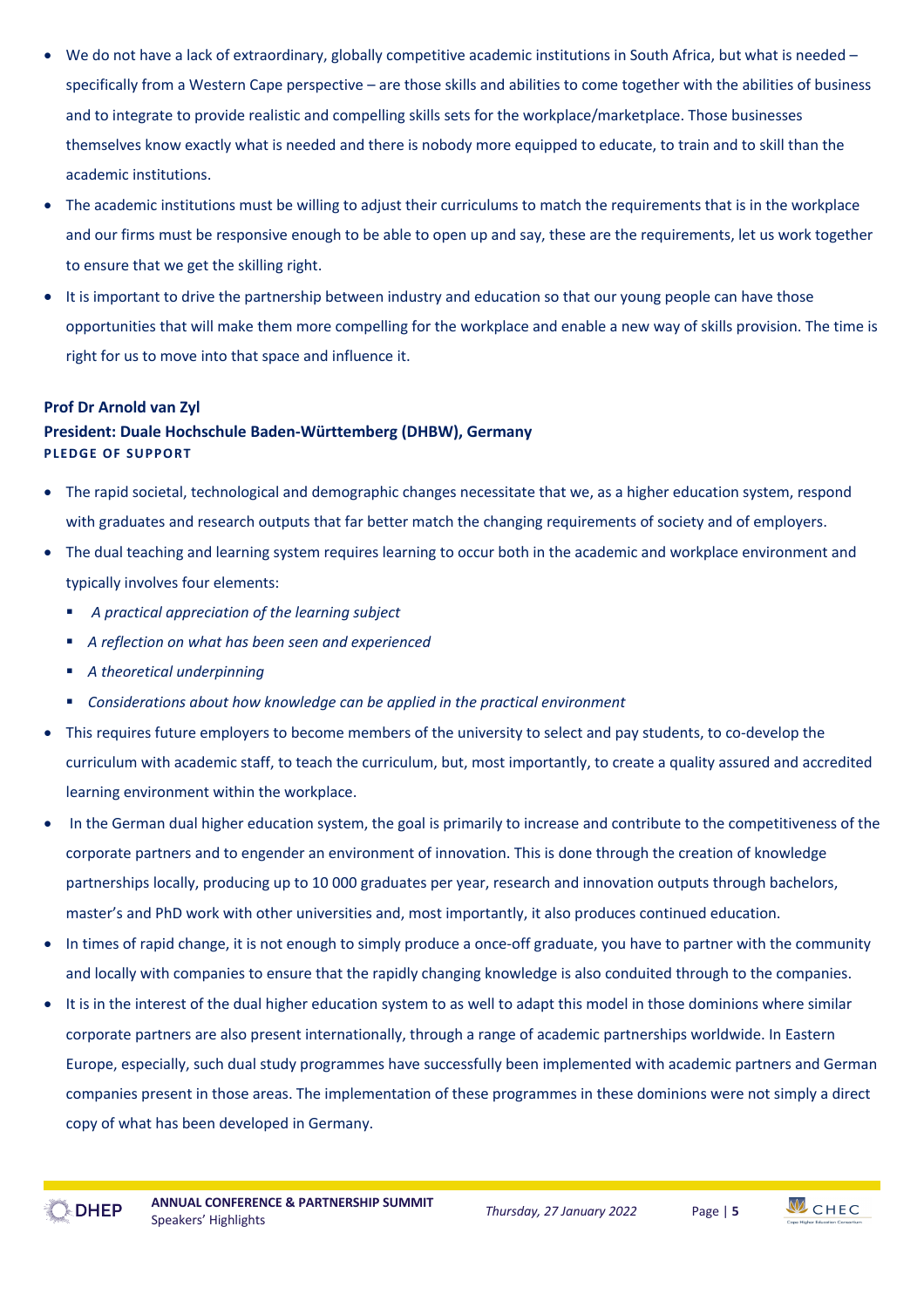- It is very important that these programmes are adapted to local conditions, but, in essence, the learning model needs to be maintained. During the last 10–15 years, four prerequisites for the successful implementation of these programmes have been identified:
	- § The *willingness and the presence of a critical mass of companies* that are prepared to invest proactively in students: identify them, pay them, but most importantly, co-develop and teach curricula in an environment (the workplace) in which accredited and quality assured learning can take place.
	- § A *critical cultural shift* within the academic partner(s) providing dual study programmes: it is necessary to acknowledge that the learning experience does not only take place in the "hallowed halls" of universities, but also in the workplace.
	- § The *accreditation of relatively new and unconventional learning models* by State authorities: not only does the accreditation need to be agreed on, but it is also very important that the quality assurances of these programmes are really rigorously applied.
	- § *Acquiring the necessary know-how*: the rotation of students moving between an academic phase, ensuring a synchronisation of the practical experience with the learning contents that have preceded them, and ensuring that all the accreditations and the quality assurances are in place is a complex process. *(This know-how can be made available to pilot projects in South Africa through Cooperative Education Consult GmbH as a subsidiary of DHBW.)*
- We owe it to students, as a higher education system, to ensure that they are adequately qualified for the workplace and that we do not graduate them into a situation where the take up is much better than we see at the moment.

## **Prof Dr Wolfgang Arens-Fischer**

# **Head: Institute of Dual Study Programmes, Hochschule Osnabrück (HO), Germany PLEDGE OF SUPPORT**

- The dual study program is unique in its form of learning in that continuous learning at two learning locations, at university and at practical institutions or companies, over the entire course of study is a change in the academic learning culture. It is a very special way to relate theories from academic education directly to practice in companies.
- The students use the practical experience in their companies to learn how the theory is applied in real life and, at the same time, the theory of the course is tested in practice for applicability and important inputs for the further development of scientific models and methods can be created.
- In this way, students get to know the fields of application of theories as well as their limits. This makes a dual study program an excellent model for developing skills and it is very popular with students and companies alike. Students appreciate the combination of science and practical experience, the development of skills and its good career prospects.
- Today companies use the dual course of study to recruit staff for basic training and for further human resource development, and for a long time now it has no longer been limited to the bachelor's level, but more and more dual master's programmes are being developed. This shows further growth potential for dual studies.
- In order to explore this and to further advance the knowledge of dual studies, the Association of Dual University Studies Germany was founded three years ago. The internationalisation of dual studies is also one of the tasks of the Association and a exchange of ideas between the Association and setting up dual studies in South Africa is encouraged.